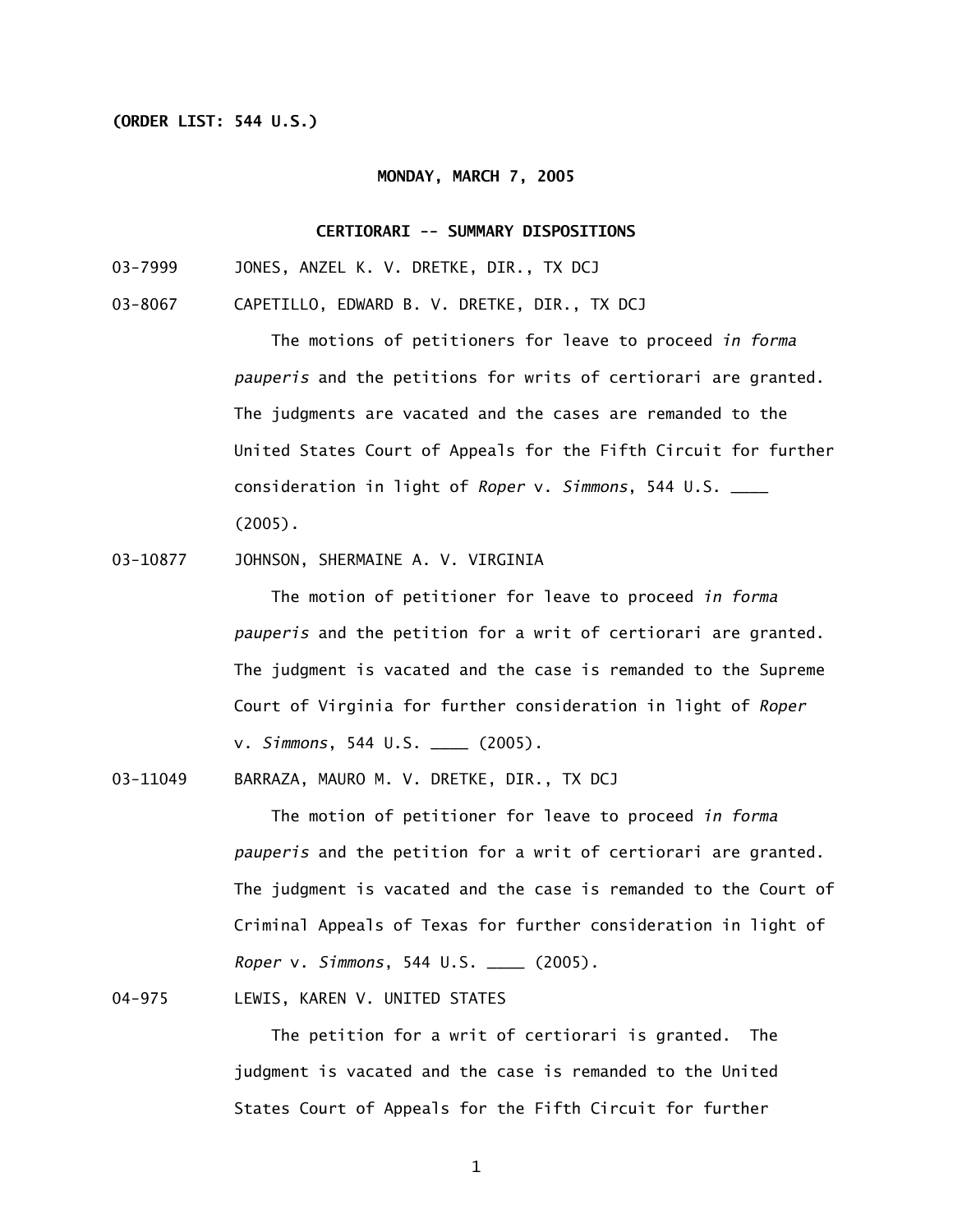consideration in light of *United States* v. *Booker*, 543 U.S. \_\_\_\_ (2005).

04-6155 DUKE, MARK A. V. ALABAMA

 The motion of petitioner for leave to proceed *in forma pauperis* and the petition for a writ of certiorari are granted. The judgment is vacated and the case is remanded to the Court of Criminal Appeals of Alabama for further consideration in light of *Roper* v. *Simmons*, 544 U.S. \_\_\_\_ (2005).

04-6643 DYCUS, KELVIN V. MISSISSIPPI

 The motion of petitioner for leave to proceed *in forma pauperis* and the petition for a writ of certiorari are granted. The judgment is vacated and the case is remanded to the Supreme Court of Mississippi for further consideration in light of *Roper* v. *Simmons*, 544 U.S. \_\_\_\_ (2005).

04-7074 BAEZ, ROBERTO V. BUREAU OF IMMIGRATION, ET AL.

 The motion of petitioner for leave to proceed *in forma pauperis* and the petition for a writ of certiorari are granted. The judgment is vacated and the case is remanded to the United States Court of Appeals for the Fifth Circuit for further consideration in light of *Clark* v. *Martinez*, 543 U. S. \_\_\_\_ (2005).

04-7533 GORDON, RODNEY V. UNITED STATES

 The motion of petitioner for leave to proceed *in forma pauperis* and the petition for a writ of certiorari are granted. The judgment is vacated and the case is remanded to the United States Court of Appeals for the Third Circuit for further consideration in light of *United States* v. *Booker*, 543 U.S. \_\_\_\_ (2005).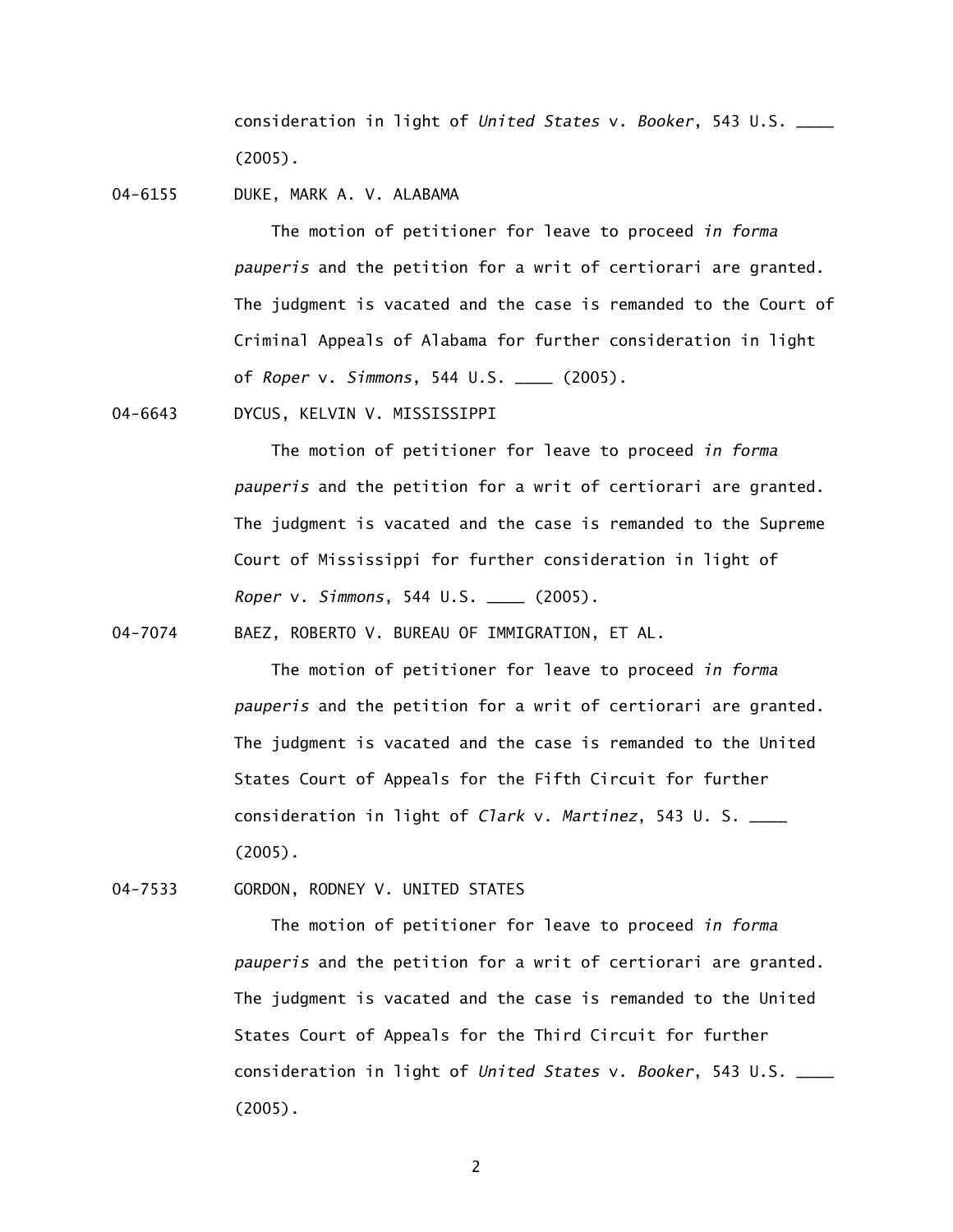## 04-7589 MORTIER, TERRY L. V. UNITED STATES

 The motion of petitioner for leave to proceed *in forma pauperis* and the petition for a writ of certiorari are granted. The judgment is vacated and the case is remanded to the United States Court of Appeals for the Seventh Circuit for further consideration in light of *United States* v. *Booker*, 543 U.S. \_\_\_\_ (2005).

04-8009 GREENE, RANDY V. UNITED STATES

 The motion of petitioner for leave to proceed *in forma pauperis* and the petition for a writ of certiorari are granted. The judgment is vacated and the case is remanded to the United States Court of Appeals for the Fourth Circuit for further consideration in light of *United States* v. *Booker*, 543 U.S. \_\_\_\_ (2005).

- 04-8240 PIDCOKE, RICHARD B. V. UNITED STATES
- 04-8251 POWELL, TERRANCE O. V. UNITED STATES
- 04-8307 SANCHEZ-FLORES, RAMIRO V. UNITED STATES

 The motions of petitioners for leave to proceed *in forma pauperis* and the petitions for writs of certiorari are granted. The judgments are vacated and the cases are remanded to the United States Court of Appeals for the Fifth Circuit for further consideration in light of *United States* v. *Booker*, 543 U.S. \_\_\_\_ (2005).

# 04-8309 SMITH, GENE V. UNITED STATES

 The motion of petitioner for leave to proceed *in forma pauperis* and the petition for a writ of certiorari are granted. The judgment is vacated and the case is remanded to the United States Court of Appeals for the Eleventh Circuit for further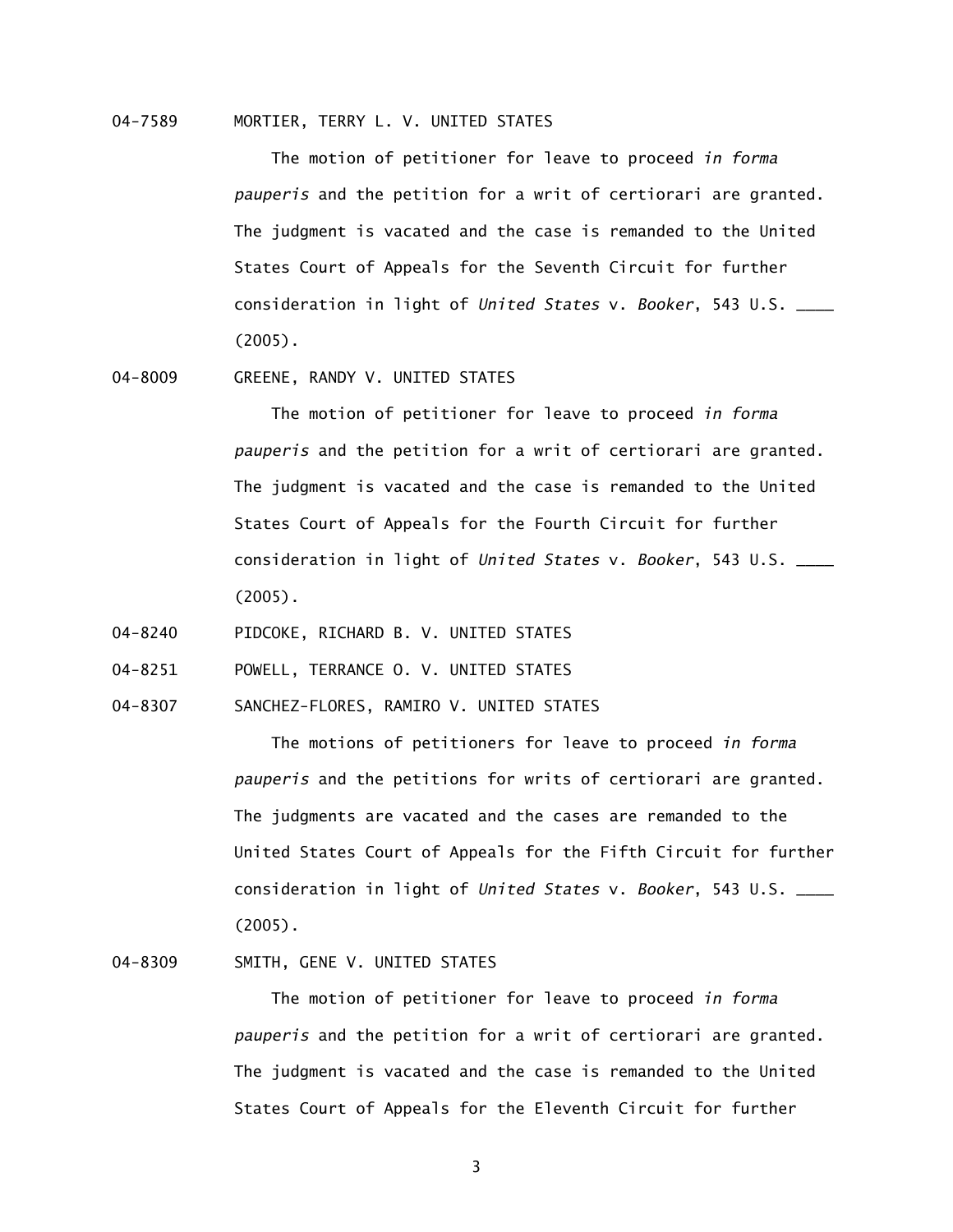consideration in light of *United States* v. *Booker*, 543 U.S. \_\_\_\_ (2005).

04-8322 GAONA-TOVAR, ANGEL M. V. UNITED STATES

04-8326 GOODEN, COREY V. UNITED STATES

 The motions of petitioners for leave to proceed *in forma pauperis* and the petitions for writs of certiorari are granted. The judgments are vacated and the cases are remanded to the United States Court of Appeals for the Fifth Circuit for further consideration in light of *United States* v. *Booker*, 543 U.S. \_\_\_\_ (2005).

04-8357 FULKS, DAVID M. V. UNITED STATES

 The motion of petitioner for leave to proceed *in forma pauperis* and the petition for a writ of certiorari are granted. The judgment is vacated and the case is remanded to the United States Court of Appeals for the Fourth Circuit for further consideration in light of *United States* v. *Booker*, 543 U.S. \_\_\_\_ (2005).

04-8360 CRUZ-PEREZ, MARCO A. V. UNITED STATES

 The motion of petitioner for leave to proceed *in forma pauperis* and the petition for a writ of certiorari are granted. The judgment is vacated and the case is remanded to the United States Court of Appeals for the Fifth Circuit for further consideration in light of *United States* v. *Booker*, 543 U.S. \_\_\_\_ (2005).

## 04-8369 LOPEZ, RAFAEL V. UNITED STATES

 The motion of petitioner for leave to proceed *in forma pauperis* and the petition for a writ of certiorari are granted. The judgment is vacated and the case is remanded to the United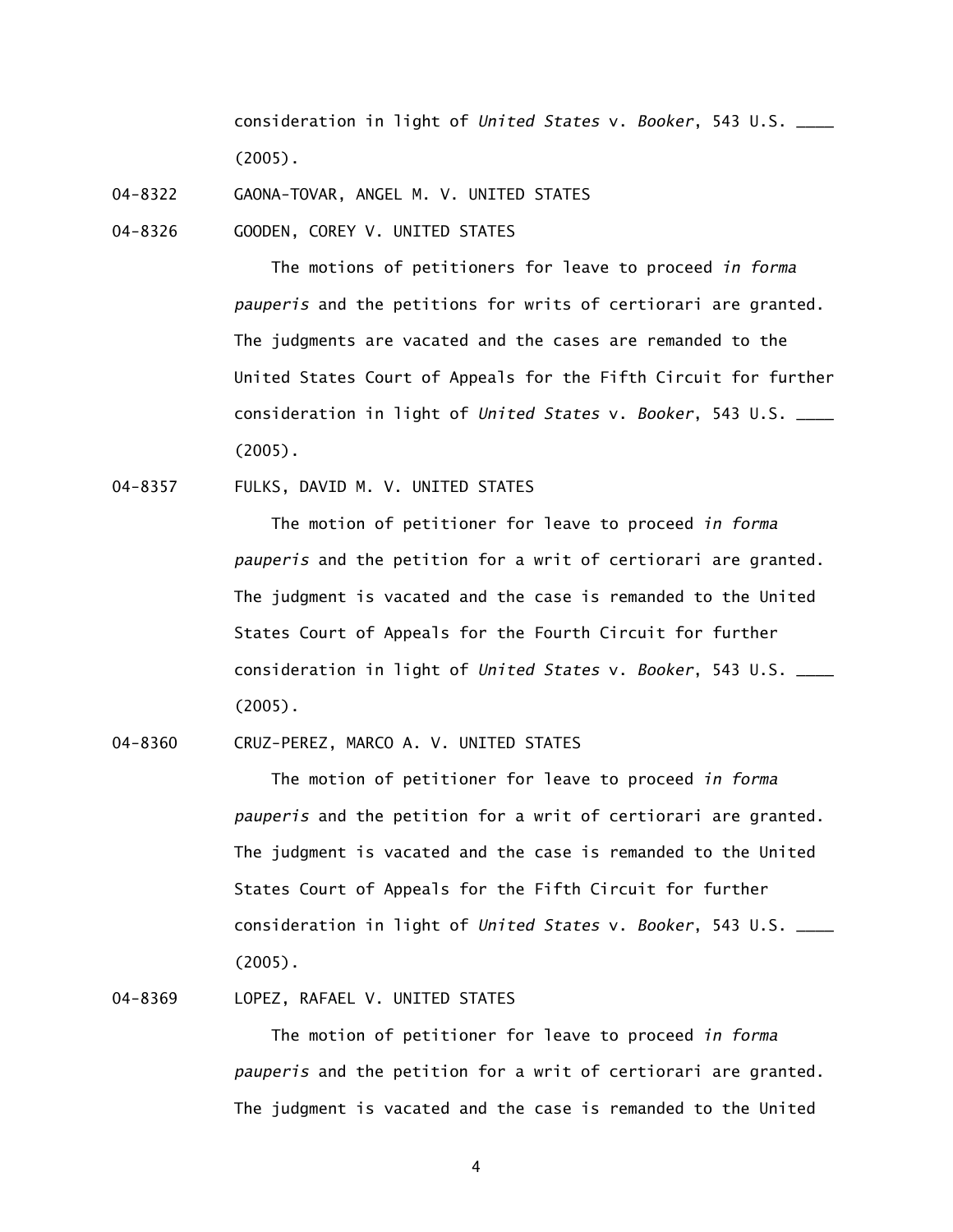States Court of Appeals for the Second Circuit for further consideration in light of *United States* v. *Booker*, 543 U.S. \_\_\_\_ (2005).

04-8374 WANG, MENG T. V. UNITED STATES

 The motion of petitioner for leave to proceed *in forma pauperis* and the petition for a writ of certiorari are granted. The judgment is vacated and the case is remanded to the United States Court of Appeals for the Fifth Circuit for further consideration in light of *United States* v. *Booker*, 543 U.S. \_\_\_\_ (2005).

04-8396 TELLEZ-BOIZO, SERGIO V. UNITED STATES

 The motion of petitioner for leave to proceed *in forma pauperis* and the petition for a writ of certiorari are granted. The judgment is vacated and the case is remanded to the United States Court of Appeals for the Seventh Circuit for further consideration in light of *United States* v. *Booker*, 543 U.S. \_\_\_\_ (2005).

04-8402 BOWDEN, RICHARD L. V. UNITED STATES

04-8422 GREEN, DARRYL V. UNITED STATES

 The motions of petitioners for leave to proceed *in forma pauperis* and the petitions for writs of certiorari are granted. The judgments are vacated and the cases are remanded to the United States Court of Appeals for the Sixth Circuit for further consideration in light of *United States* v. *Booker*, 543 U.S. \_\_\_\_ (2005).

04-8429 CHICAS-SANCHEZ, LUIS A. V. UNITED STATES

 The motion of petitioner for leave to proceed *in forma pauperis* and the petition for a writ of certiorari are granted.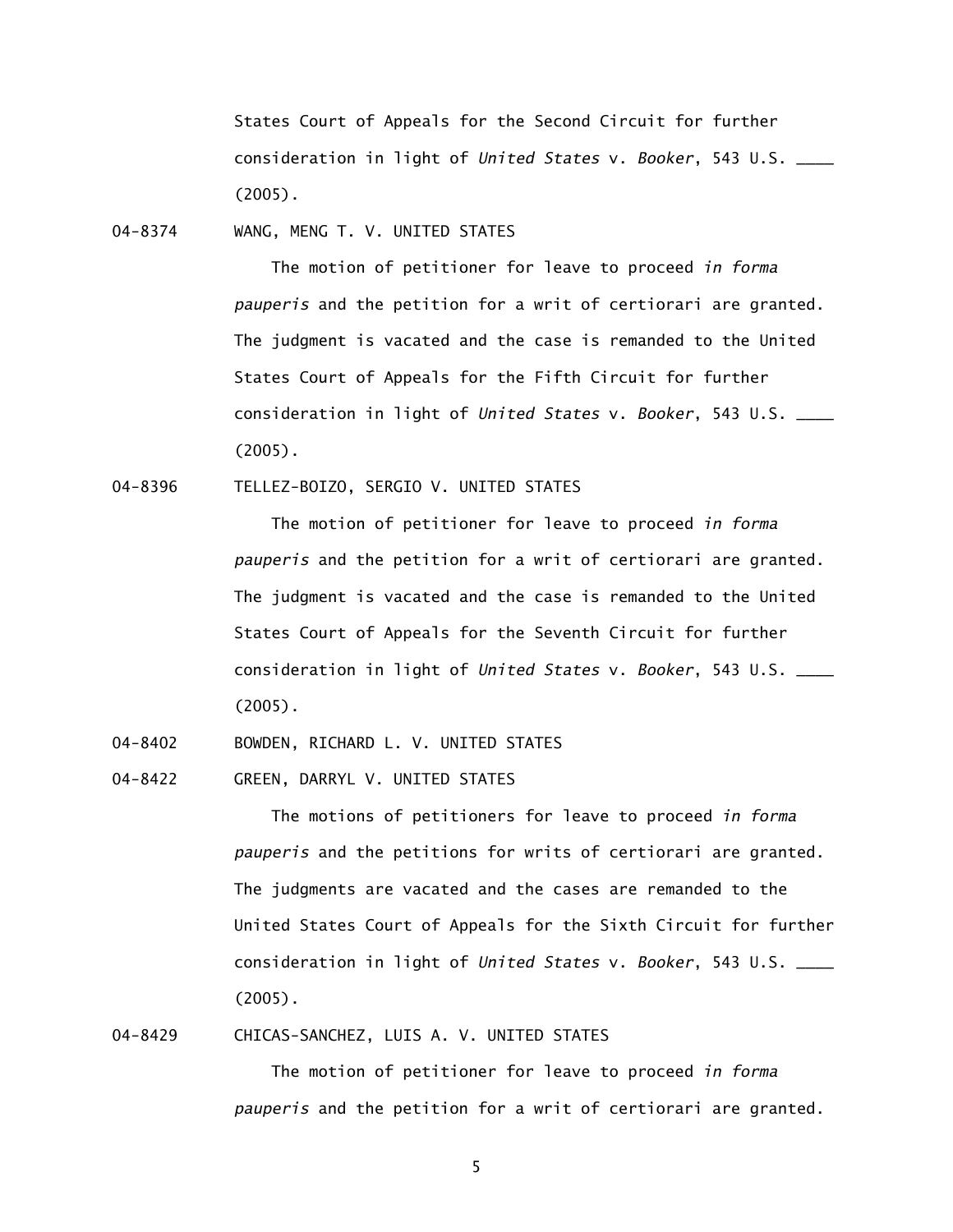The judgment is vacated and the case is remanded to the United States Court of Appeals for the Ninth Circuit for further consideration in light of *United States* v. *Booker*, 543 U.S. \_\_\_\_ (2005).

04-8433 BROOKS, VERNON V. UNITED STATES

 The motion of petitioner for leave to proceed *in forma pauperis* and the petition for a writ of certiorari are granted. The judgment is vacated and the case is remanded to the United States Court of Appeals for the Fourth Circuit for further consideration in light of *United States* v. *Booker*, 543 U.S. \_\_\_\_ (2005).

- 04-8441 MITCHELL, DECARLOS A. V. UNITED STATES
- 04-8455 PIPKINS, CHARLES F., ET AL. V. UNITED STATES
- 04-8505 LEVY, WARRICK L. V. UNITED STATES

 The motions of petitioners for leave to proceed *in forma pauperis* and the petitions for writs of certiorari are granted. The judgments are vacated and the cases are remanded to the United States Court of Appeals for the Eleventh Circuit for further consideration in light of *United States* v. *Booker*, 543  $U.S.$   $(2005)$ .

#### **ORDERS IN PENDING CASES**

04M57 SHECHET, JACOB V. SHECHET, FAIGE

The motion to direct the Clerk to file a petition for a writ of certiorari out-of-time is denied.

- 04-480 MGM STUDIOS INC., ET AL. V. GROKSTER, LTD., ET AL.
- 04-495 WILKINSON, DIR., OH DOC, ET AL. V. AUSTIN, CHARLES E., ET AL. The motions of the Acting Solicitor General for leave to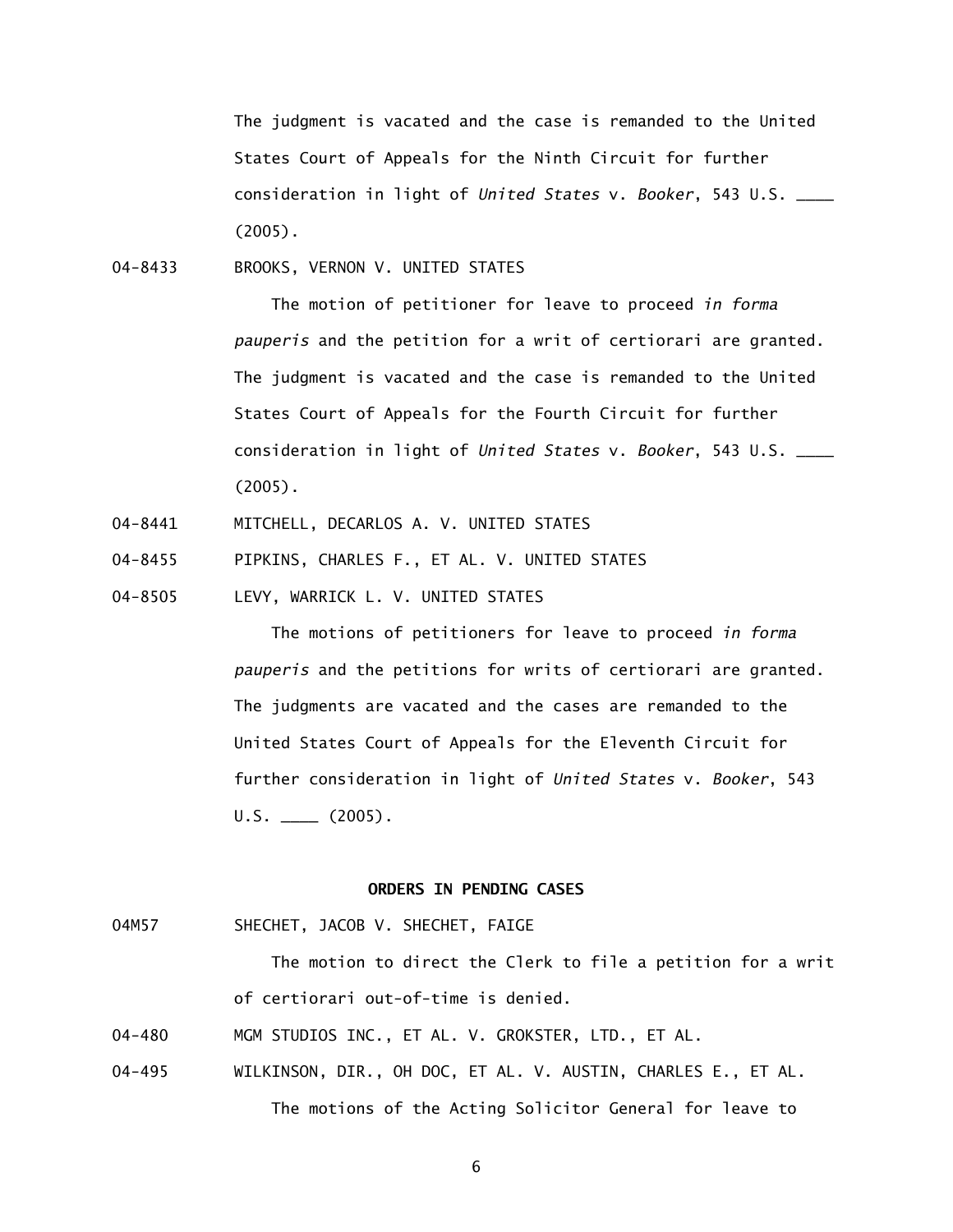participate in oral argument as *amicus curiae* and for divided argument are granted.

04-603 GRABLE & SONS METAL PRODUCTS V. DARUE ENGINEERING

 The motion of respondent to dispense with printing the joint appendix is granted. The motion of Jerome Milulski, et ux. for leave to file a brief as *amici curiae* is granted.

### **CERTIORARI GRANTED**

04-759 UNITED STATES V. OLSON, JOSEPH, ET AL.

The petition for a writ of certiorari is granted.

04-905 VOLVO TRUCKS NORTH AMERICA, INC. V. REEDER-SIMCO GMC, INC.

The motion of National Association of State Directors of Pupil Transportation for leave to file a brief as *amicus curiae*  is granted. The motion of Truck Manufacturers Association, et al. for leave to file a brief as *amici curiae* is granted. The motion of Washington Legal Foundation for leave to file a brief as *amicus curiae* is granted. The petition for a writ of certiorari is granted.

#### **CERTIORARI DENIED**

- 04-510 RICCARDO, ANTHONY V. RAUSCH, LARRY
- 04-589 BRINK'S COMPANY, ET AL. V. UNITED STATES, ET AL.
- 04-602 NAMER, ROBERT, ET AL. V. FTC

)

- 04-626 ) GLENDALE FEDERAL BANK, FSB V. UNITED STATES
- 04-786 ) UNITED STATES V. GLENDALE FEDERAL BANK, FSB
- 04-722 MARTIN BROS. CONTAINER & TIMBER V. MARTIN, RAYMOND J.
- 04-727 COVAD COMMUNICATIONS CO., ET AL. V. BELlSOUTH CORPORATION
- 04-736 DAIMLErCHRYSLER CANADA, INC. V. JAYNES, GEORGE, ET AL.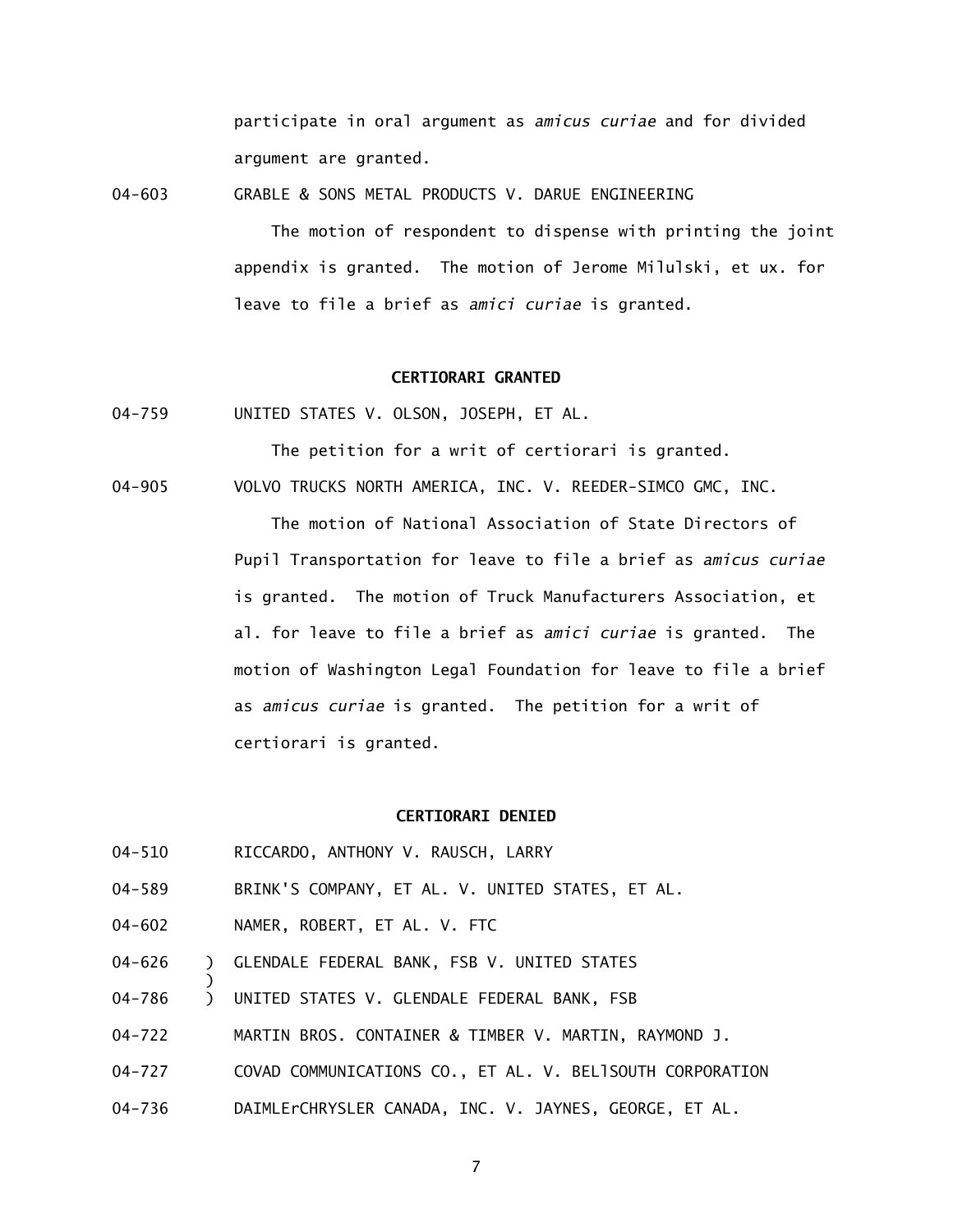- 04-740 SSA GULF, INC. V. MAGEE, ROOSEVELT
- 04-742 DOE, JOHN V. UNITED STATES
- 04-748 WMATA V. BARBOUR, ADAM, ET AL.
- 04-766 LAMERS DAIRY, INC. V. DEPT. OF AGRICULTURE
- 04-768 CERVINI, MICHAEL A. V. UNITED STATES
- 04-888 BURTON, HEATHER, ET AL. V. RICHMOND, PATRICIA, ET AL.
- 04-892 RHOADS, STEVEN A. V. BOARD OF TRUSTEES
- 04-897 UNITED STEELWORKERS OF AM., ETC. V. PENSION BENEFIT GUAR. CORP.
- 04-898 BARCLAY, LISA, ET AL. V. BANK OF NEW YORK
- 04-902 MURPHY, JERRY V. METROPOLITAN TRANSIT AUTH.
- 04-906 ZIMMER, SHARON J. V. S.W. BELL TEL. CO.
- 04-911 KEYSTONE LAND & DEV. CO. V. XEROX CORPORATION
- 04-921 BICYCLE COMPONENTS EXPRESS, INC. V. BRUNSWICK CORP., ET AL.
- 04-927 BROUSSARD, CONNIE V. CITGO PETROLEUM CORP.
- 04-931 SAMODUMOVA, VERA V. GONZALES, ATT'Y GEN.
- 04-936 NIBCO, INC. V. RIVERA, MARTHA, ET AL.
- 04-940 ILLINOIS V. TORRES, JOSE
- 04-943 KITTERY RETAIL VENTURES V. KITTERY, ME
- 04-946 KELLER, STEPHEN P. V. TEXAS
- 04-964 MILLS, GERALDINE V. RI DEPT. OF HEALTH, ET AL.
- 04-998 COVUCCI, GREGORY J. V. SERVICE MERCHANDISE CO., INC.
- 04-1008 CHEATHAM, ARTRONE V. UNITED STATES
- 04-1010 HILGERS, DOUGLAS V. NORTH DAKOTA
- 04-1015 JOHNSON, MICHAEL V. INDIANA
- 04-7174 HOLLAND, GERALD J. V. MISSISSIPPI
- 04-7458 NEWTON, FRANCES E. V. DRETKE, DIR., TX DCJ
- 04-7497 NEWTON, FRANCES E. V. DRETKE, DIR., TX DCJ
- 04-7697 GILMORE, WAYNE E. V. USPS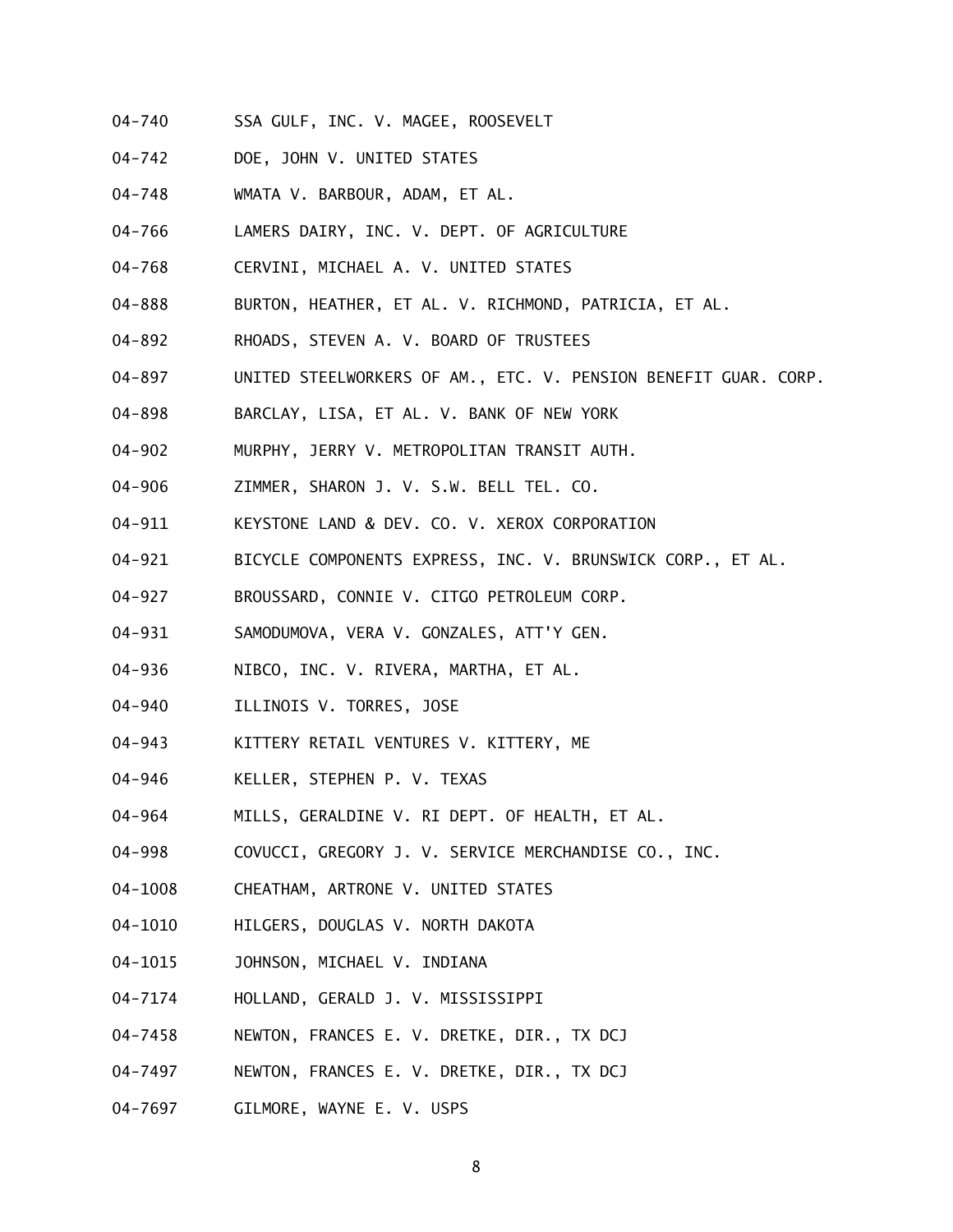- 04-7880 RUDOLPH, HENRY L. V. GALETKA, WARDEN
- 04-7887 McDANIEL, DANNY E. V. CRIST, ATT'Y GEN. OF FL, ET AL.
- 04-7896 RICHARDSON, GREGORY A. V. SISK, JAMES, ET AL.
- 04-7899 WINROW, BILLY J. V. OKLAHOMA
- 04-7912 PHIFER, CHARLES V. WABASH VALLEY, ET AL.
- 04-7914 MOORE, DENNIS R. V. TEXAS
- 04-7916 WEBB, JOHN V. ROPER, SUPT., POTOSI
- 04-7924 PHIFER, CHARLES V. WABASH VALLEY, ET AL.
- 04-7932 POMPE, BLAINE V. FARWELL, WARDEN
- 04-7941 BISHOP, KYLE R. V. NORFOLK SOUTHERN RAILWAY, ET AL.
- 04-7943 ANAYA, RICARDO R. V. KERNAN, ACTING WARDEN, ET AL.
- 04-7945 BEARDEN, ALFIE V. DRETKE, DIR., TX DCJ
- 04-7946 BRANCH, LAWRENCE V. MISSISSIPPI
- 04-7948 JAMISON, STANLEY V. CALIFORNIA
- 04-7951 MUNOZ, JUVENTINO V. COOPER, WARDEN
- 04-7954 JENKINS, MICHAEL S. V. TEXAS
- 04-7955 LOPEZ, GUALBERTO V. CALIFORNIA
- 04-7956 MALDONADO, MARIO D. V. OLANDER, WARDEN, ET AL.
- 04-7960 WARREN, KEITH A. V. CRAWFORD, DIR., NV DOC, ET AL.
- 04-7961 WOOTEN, JAMES D. V. CALIFORNIA
- 04-7962 WILHELM, STEVEN H. V. YARBOROUGH, WARDEN
- 04-7963 TORRES, DANIEL V. TEXAS
- 04-7965 ROMER, STEVEN J. V. TRAVIS, CHAIRPERSON, ET AL.
- 04-7967 STEWARD, BRYANT D. V. LAMARQUE, WARDEN
- 04-7968 SAMPLE, ALBERT W. V. VIRGINIA
- 04-7972 BASEY, DON W. V. WATHEN, R., ET AL.
- 04-7976 PETERSON, CHRISTINE V. WHOLE FOODS MARKET CA, INC.
- 04-7977 MURILLO, RAMON A. V. CAREY, WARDEN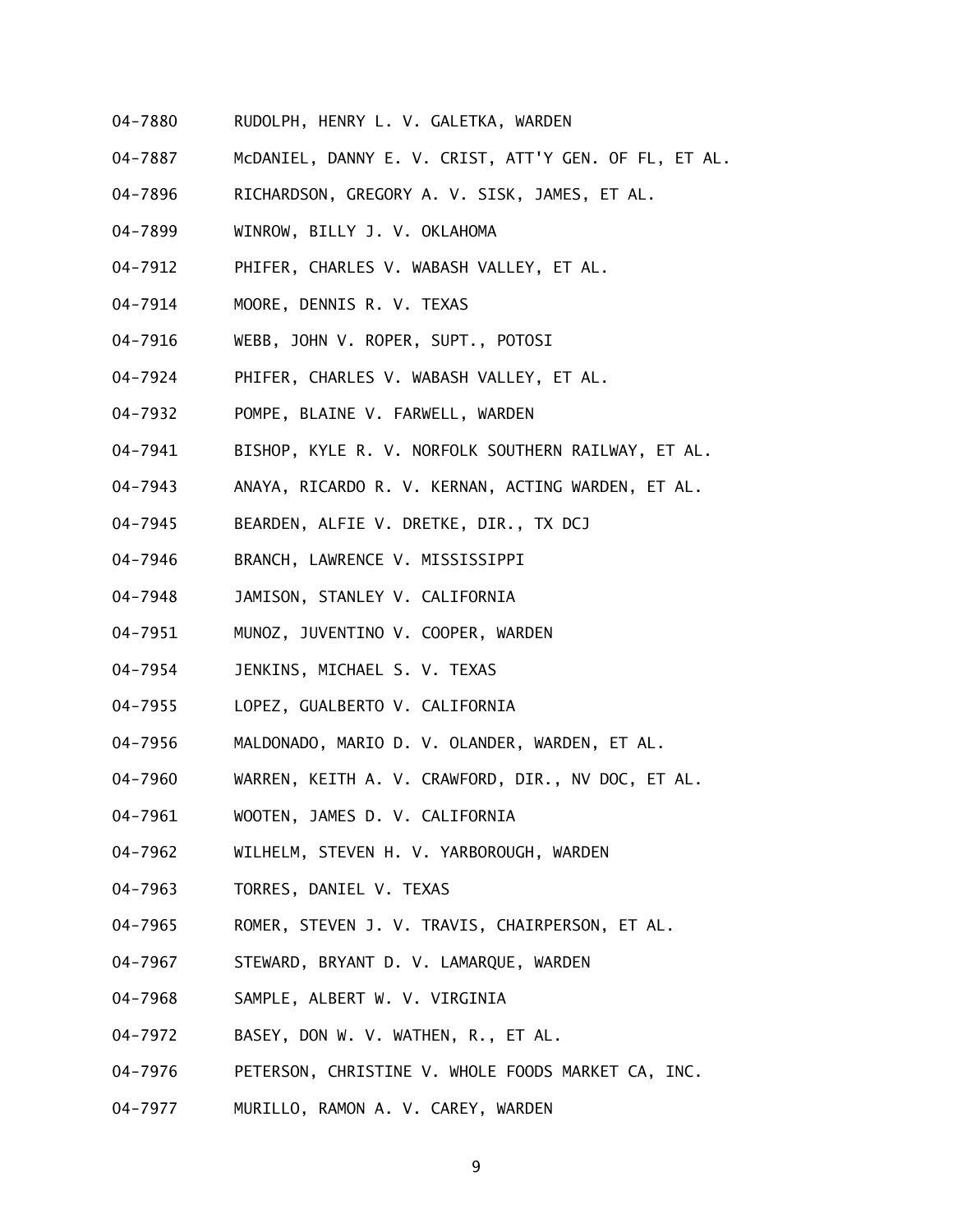- 04-7982 MOSLEY, LONNIE V. SOBINA, SUPT., SOMERSET
- 04-7987 GRAY, KOREY V. MASSACHUSETTS
- 04-7992 HAMILTON, DENNIS L. V. NEWLAND, WARDEN
- 04-7993 WOODBERRY, THOMAS V. WERHOLTZ, SEC., KS DOC, ET AL.
- 04-7997 BROWN, JAMES G. V. CARROLL, WARDEN
- 04-8003 HURST, JERRY A. V. TRW, INC.
- 04-8005 RAMIREZ, ARTURO C. V. BLACKETTER, SUPT., EASTERN OR
- 04-8006 QUEEN, ERIC D. V. NORTH CAROLINA
- 04-8014 HAMMOND, MELVIN V. ADMIN. OFFICE OF THE IL COURTS
- 04-8015 HULL, GRETCHEN L. V. STATE FARM INSURANCE
- 04-8016 DYSON, JERRY L. V. IOWA
- 04-8017 COOK, LARRY V. CABANA, DONALD
- 04-8020 CHAPEL, MICHAEL H. V. SMITH, WARDEN
- 04-8021 SHANK, CHARLES L. V. VIRGINIA
- 04-8022 SCOTT, JOHNNY R. V. UPTON, WARDEN
- 04-8024 OWEN, MICHAEL P. V. UNITED STATES
- 04-8026 JACKSON, STANLEY V. RENICO, WARDEN
- 04-8032 THURMOND, DAMEION V. ILLINOIS
- 04-8035 ALLEN, GENE A. V. NEVADA
- 04-8051 CASTEEL, LUTHER V. ILLINOIS
- 04-8052 JAMES, PIERRE V. ILLINOIS
- 04-8067 ROBERTS, ANTONIO L. V. COHEN, WARDEN
- 04-8086 MARBOU, GREGORIO V. GONZALES, ATT'Y GEN.
- 04-8089 CASAS-CASTRILLON, LUIS F. V. GONZALES, ATT'Y GEN.
- 04-8094 CHAPMAN, JEFFERY V. ILLINOIS
- 04-8109 MYRON, JAMES M. V. LAMARQUE, WARDEN
- 04-8156 ODOM, DWAYNE M. V. UNITED STATES
- 04-8160 ROMERO, GILBERT V. HAMLET, WARDEN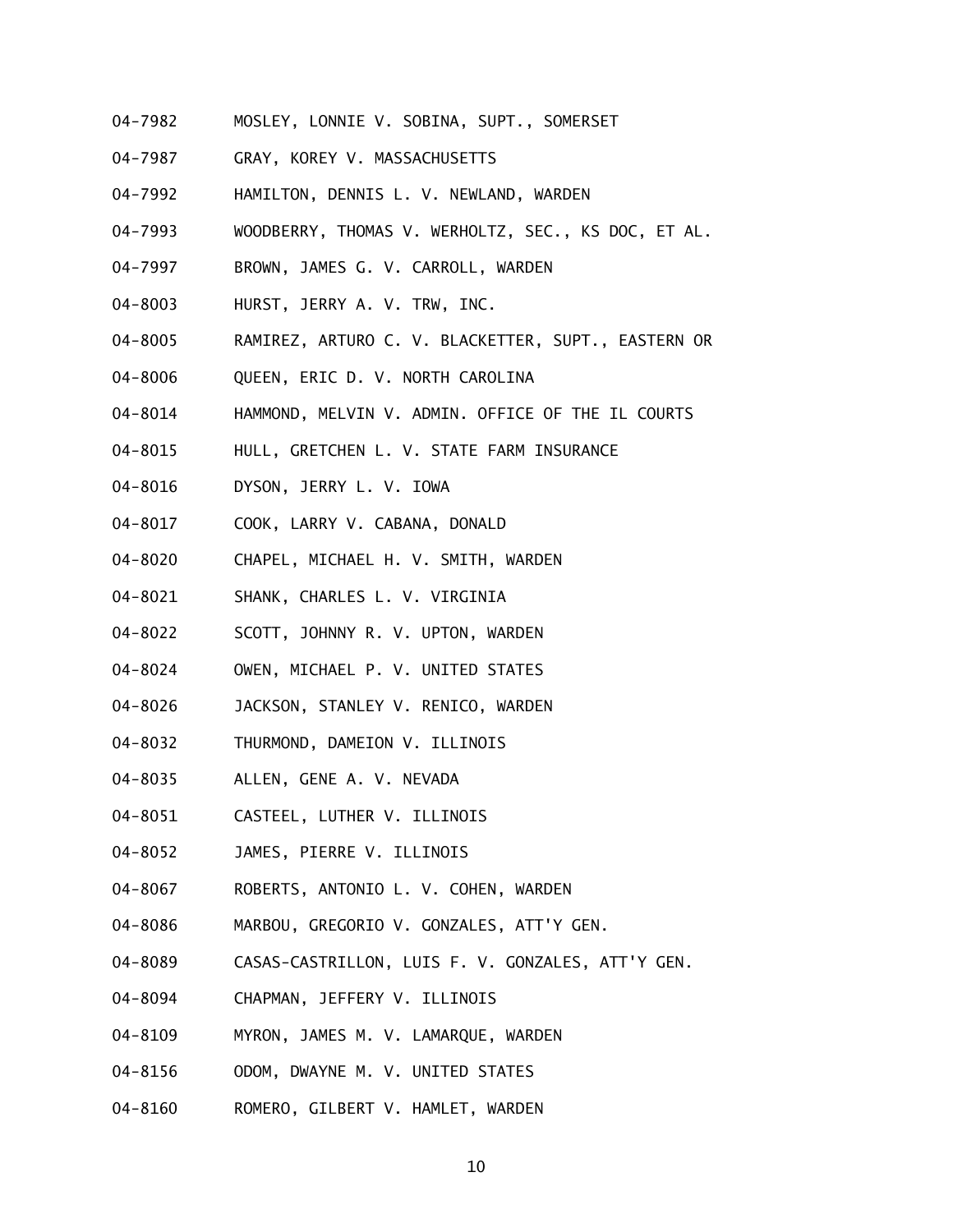- 04-8165 LeTOURNEAU, RONALD R. V. HICKMAN, WARDEN
- 04-8201 DeVORE, ROBERT A. V. HILL, SUPT., SNAKE RIVER
- 04-8232 WALTON, DAVID V. CROSBY, SEC., FL DOC
- 04-8243 DANIELS, GREGORY R., ET UX. V. UNITED STATES
- 04-8248 SAVARESE, STEPHEN V. UNITED STATES
- 04-8278 THACKER, STEPHEN R. V. OKLAHOMA
- 04-8279 WILLIAMS, TYRONE M. V. UNITED STATES
- 04-8293 SPENCER, MICHAEL V. EASTER, BELINDA, ET AL.
- 04-8339 WOOTEN, ANTHONY V. UNITED STATES
- 04-8350 VIGIL, GERARDO V. UNITED STATES
- 04-8377 POGGEMILLER, JAMES V. UNITED STATES
- 04-8381 STEARNS, JEFFREY D. V. UNITED STATES
- 04-8382 SCOTT, MARC V. HAINES, WARDEN
- 04-8404 BAKER, BRENT M. V. SCHRIRO, DIR., AZ DOC, ET AL.
- 04-8406 ROMERO-GALLARDO, EDGAR V. UNITED STATES
- 04-8409 HRONEK, TERRY V. UNITED STATES
- 04-8445 LANGFORD, EDWARD A. V. UNITED STATES
- 04-8451 SMITH, SILAS L. V. UNITED STATES
- 04-8452 BLACKSHEAR, THOMAS E. V. UNITED STATES
- 04-8457 JIMENEZ, LUIS A. V. MENDEZ, WARDEN
- 04-8460 DUSENBERY, LARRY D. V. UNITED STATES
- 04-8472 BROWN, HILTON L. V. IRS, ET AL.
- 04-8474 ALVAREZ, JOSE L. V. UNITED STATES
- 04-8476 POLLARD, JESSE B. V. UNITED STATES
- 04-8482 BIBB, DERRICK L. V. UNITED STATES
- 04-8488 YOUNG, JERMAINE A. V. McKELVY, WARDEN
- 04-8489 CAMACHO, STEVEN, ET AL. V. UNITED STATES
- 04-8502 JOHNSON, SEAN J. V. UNITED STATES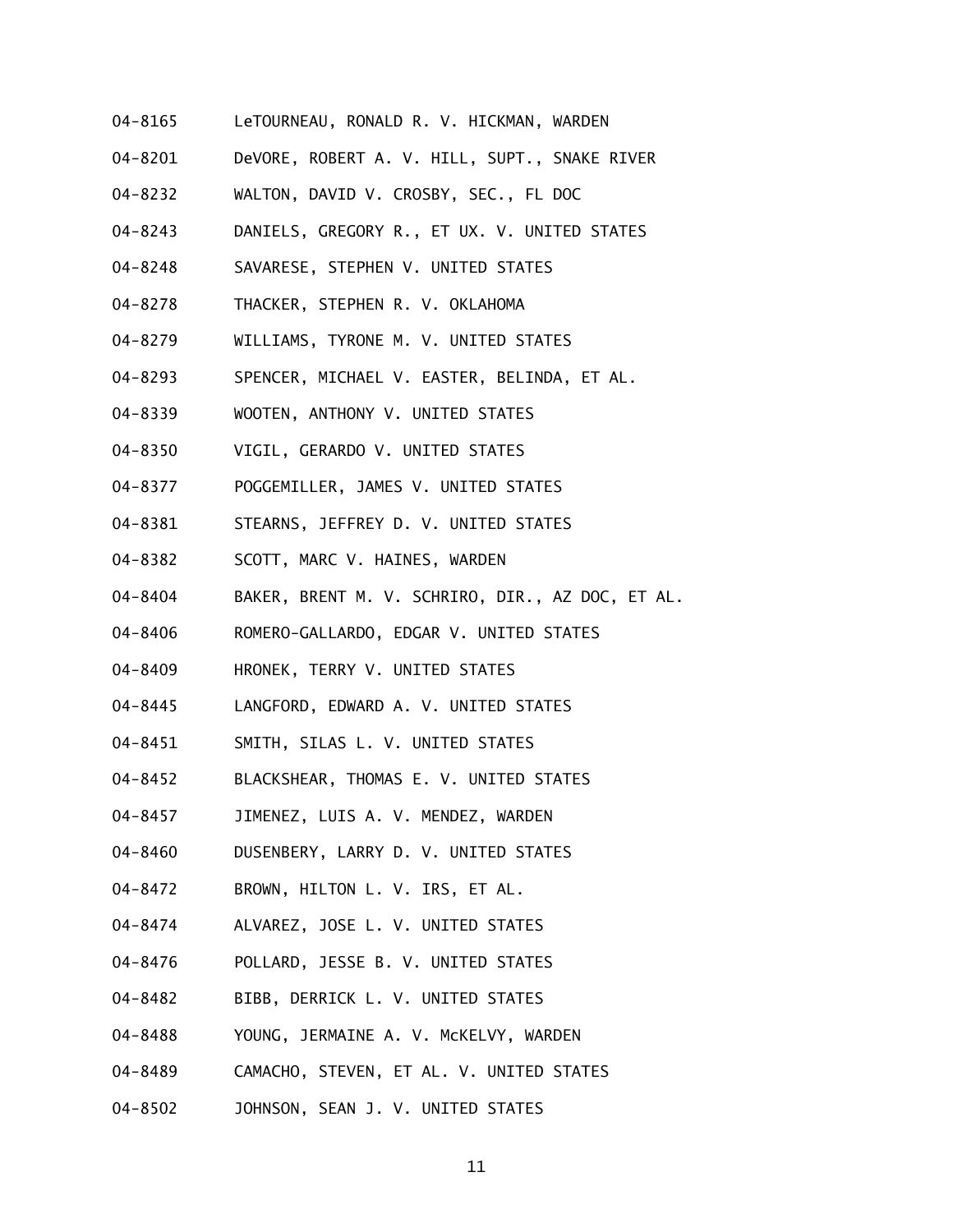- 04-8509 BARREIRO, JOSE L. V. UNITED STATES
- 04-8510 ALFORD, BRIAN K. V. UNITED STATES
- 04-8522 MASON, ALFONZO V. UNITED STATES
- 04-8523 RODRIGUEZ-MARRERO, JOSE V. UNITED STATES
- 04-8539 MONTES, JOSE N. S. V. UNITED STATES
- 04-8543 SAWYERS, ANDRE T. V. UNITED STATES
- 04-8546 WELLONS, LARRY D. V. UNITED STATES
- 04-8555 ADAMSON, RICHARD J. V. USDC ND FL
- 04-8562 SAMUEL, DARRELL W. V. UNITED STATES
- 04-8563 SIGALA-LOMELI, JOSE V. UNITED STATES
- 04-8571 WOOD, SUSAN M. V. UNITED STATES
- 04-8574 AJAJ, AHMED M. V. SMITH, WARDEN

The petitions for writs of certiorari are denied.

04-889 MILWAUKEE METRO. SEWERAGE DIST. V. FRIENDS OF MILWAUKEE'S RIVERS

The motion of Association of Metropolitan Sewerage Agencies,

et al. for leave to file a brief as *amici curiae* is granted.

The petition for a writ of certiorari is denied.

## **HABEAS CORPUS DENIED**

04-8639 IN RE ANDRE J. TWITTY

The petition for a writ of habeas corpus is denied.

#### **MANDAMUS DENIED**

04-8023 IN RE DWAYNE C. NIMMONS

The petition for a writ of mandamus is denied.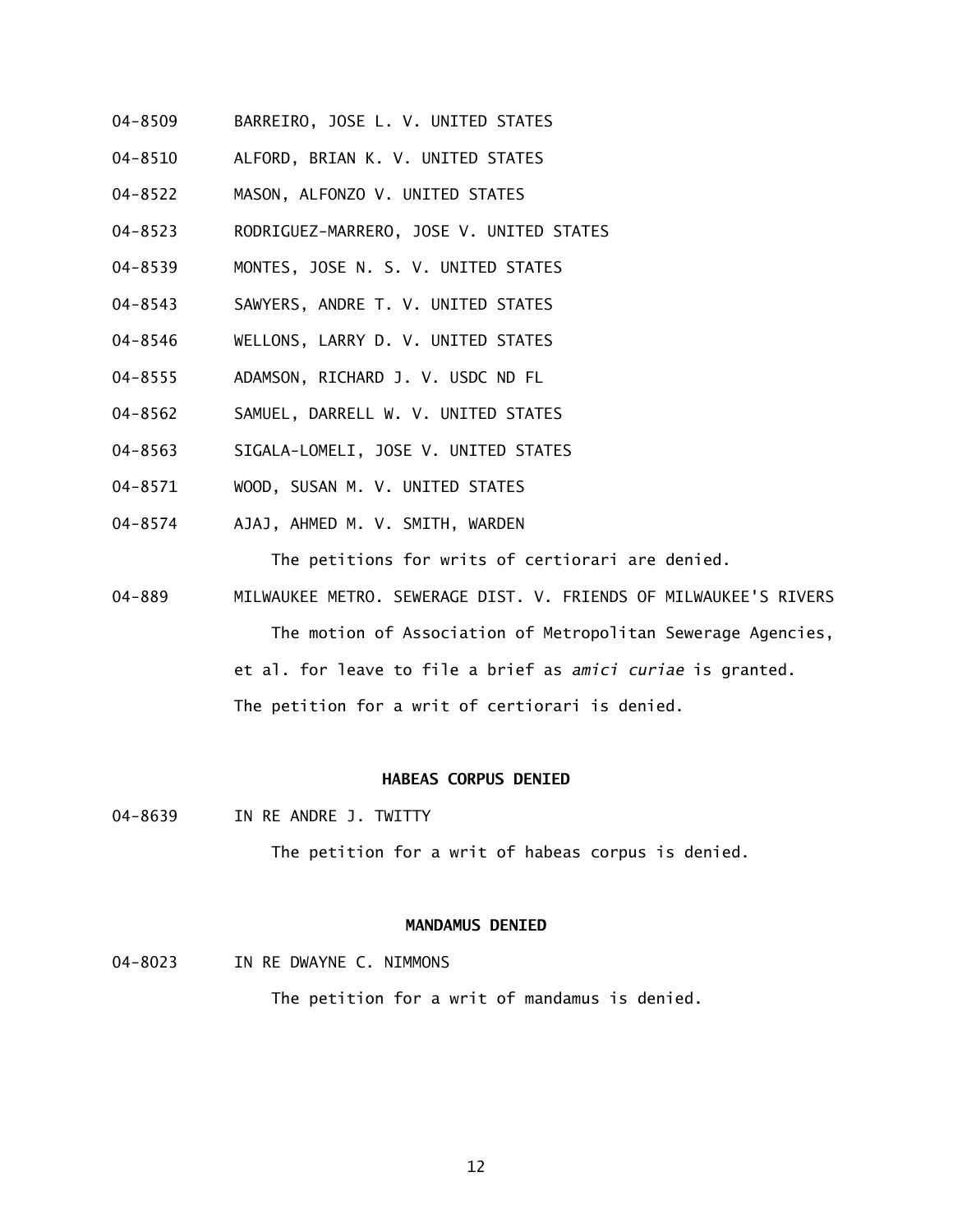#### **REHEARINGS DENIED**

- 03-1293 ) WHITFIELD, DAVID V. UNITED STATES
- 03-1294 ) HALL, HAYWOOD E. V. UNITED STATES

)

- 03-9505 TAYLOR, DONALD L. V. UNITED STATES
- 04-384 SAWYER, AVA M. V. WORCESTER, DEAN S., ET AL.
- 04-614 KELLY, KAREN ANN F. V. ORANGE COUNTY, CA
- 04-767 MOORE, RALPH D. V. TN DEPT. OF CHILDREN'S SVCS.
- 04-5911 AREVALO, JOSE L. V. UNITED STATES
- 04-5990 WAYNE, YOLANDA N. V. SANTA CLARA VALLEY TRANSP. AUTH.
- 04-6228 VONDETTE, MICHAEL J. V. UNITED STATES
- 04-6688 FRANKS, DAVID S. V. GEORGIA
- 04-6703 HOWARD, ERNEST V. PERDUE, GOV. OF GA, ET AL.
- 04-6841 BUGGAGE, EDWARD V. SHEEHAN PIPELINE CONSTR. CO.
- 04-6854 SPIDLE, LAWRENCE D. V. MISSOURI
- 04-6909 BRADLEY, MELVIN V. DRETKE, DIR., TX DCJ
- 04-6950 ORTIZ-ROSAS, RODOLFO V. UNITED STATES
- 04-7018 TURNER, JOHN P. V. VIRGINIA
- 04-7044 EVERETT, JAMES V. PENNSYLVANIA, ET AL.
- 04-7320 SANTANA-MARTINEZ, AURELIO V. UNITED STATES
- 04-7327 ZHANG, JEFF V. CHARLES TOWN RACES & SLOTS
- 04-7414 IN RE FRANKIE K. WASHINGTON
- 04-7432 IN RE GINN DOOSE
- 04-7578 ALLEN, NORMAN V. UNITED STATES
- 04-7651 ROYAL, NATHANIEL V. UNITED STATES
- 04-7692 DORE, PASCAL V. UNITED STATES
- 04-7721 DAWSON, CHARLES N. V. UNITED STATES
- 04-7800 JONES, MARY C. V. UNITED STATES

The petitions for rehearing are denied.